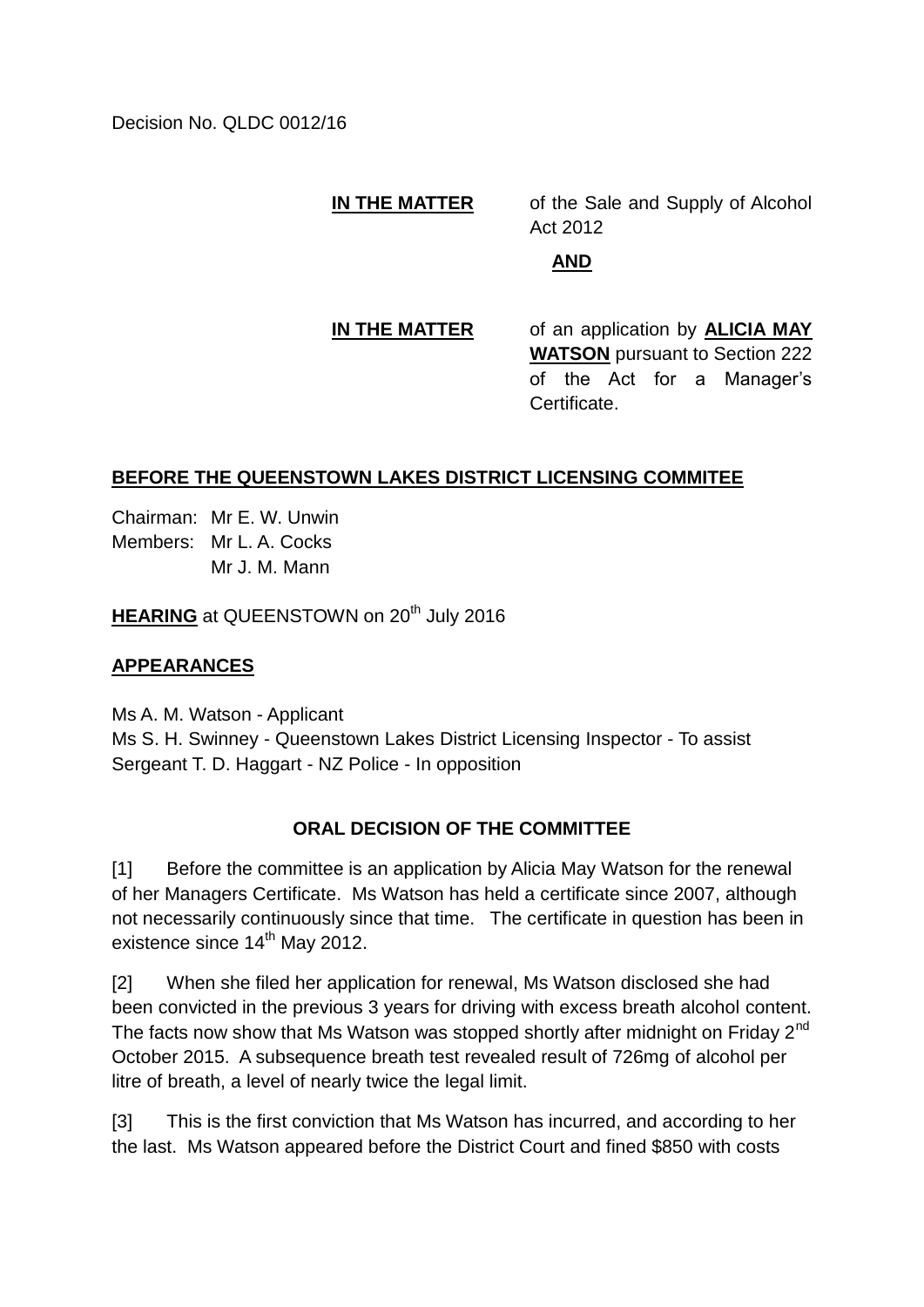and disqualified for a period of 6 months. She was able to obtain a limited licence enabling her to drive to and from work.

[4] At the time of the offending, Ms Watson had been a receptionist at licenced premises known as "Goldridge Resort" in Queenstown. She started working there on the 2<sup>nd</sup> May 2015, and has the full support of the management of that establishment. It is accepted that incidents of intoxication or alcohol related harm are unlikely to be a problem at these premises.

[5] When persons are convicted of offending of this nature, the Police normally conduct a check to see whether or not the offender holds a Managers Certificate. If that is the case an application for suspension or even cancellation is brought before the Alcohol Regulatory and Licensing Authority.

[6] On this occasion the Police acknowledge if a check was made there was an error, as it was not until Ms Watson disclosed the conviction in her Renewal Application that the matter came to Police attention. An objection to the renewal was lodged although it was acknowledged that an enforcement application should have been filed.

[7] Ms Watson appeared before us and explained the circumstances which led to her offending. She produced a large amount of documentation in support of her work habits and her involvement with the hospitality industry. She was well aware of the connection between her own offending and the high standards expected of the holders of a Manager's Certificate.

[8] As Sergeant Haggart helpfully pointed out, in the decision of *Martin*  **Ferguson v Alistair Robert Lyon PH 57/2003 the Authority stated:** 

"New Zealand's drinking culture has become defined by many factors and social changes. Its manifestation is often seen in binge drinking or drinking harmfully. If the object of the Sale and Liquor Act is to be taken seriously, then eventually standards of good drinking behaviour will have to be set. Because people are inclined too tolerant of alcohol abuse then the focus must inevitably fall on the law. If the law becomes tolerant toward such behaviour then the object of the Act will lose creditability. If mangers of licenced premises are shown to lack discipline, then why should patrons take the issue seriously? The behaviour currently exhibited by younger drinkers is but a symptom of the malaise."

[9] After balancing the positive factors as well as the negative ones, we have come to the view that the appropriate way to deal with this matter is to renew the certificate for a period of 3 years. Ms Watson has satisfied us that she meets the criteria. Additionally, she has undertaken that during the month of August she will voluntary stand down for being Duty Manager or using her Managers Certificate in anyway. We have accepted her undertaking and she is aware should the